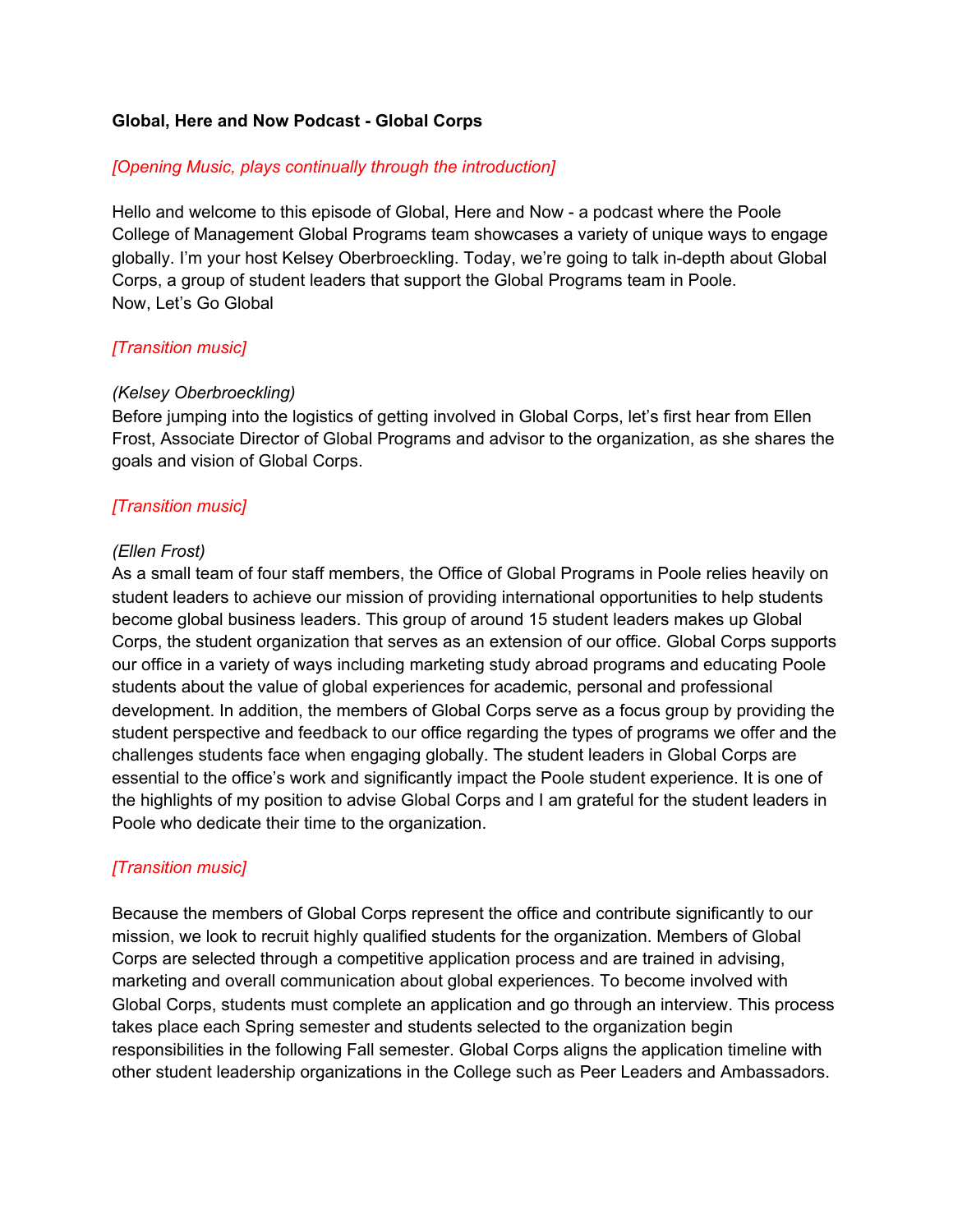Make sure you are watching your email closely in the beginning of each Spring semester for announcements about specific deadlines.

Specifically for Global Corps, members are student leaders who are passionate about international engagement and cultural awareness, and are trained representatives of Poole Global Programs. Members gain communication and marketing skills, mentoring and advising experience and a sense of giving back to Poole and its students. Applicants must be a current Poole major, a rising sophomore, junior or senior, have a strong academic record with a 2.5 GPA or greater and be in good standing with the University.

Now, let's hear from two current Global Corps members, Sheridan and Mark

# *[Transition music]*

Kelsey Oberbroeckling: Welcome to the podcast you two! let's have you start by introducing yourself.

Mark Salama: You guys, my name is Mark. I'm a business major here at NC State with a concentration in information technology. I'm originally from Charlotte, North Carolina born and raised queen city, and this is my second semester now with global core and I'm excited to be here.

Sheridan Cooke: All right, I'm Sheridan Cooke. I am studying Business Administration, with a concentration in marketing and from walnut cove North Carolina and i've been on global course since fall of 2019 and been on the exact team as the treasure and events coordinator, since then, as well.

Kelsey Oberbroeckling: awesome yeah we're glad to have both of you here we have a veteran member of global core and a new member and exact Member and a general so this, this will be a great conversation so let's start with, can you tell me a little bit about what being in global core means to you.

Mark Salama: um so being in global core for me was this kind of just unique opportunity that I found to be able to broaden my international horizon in a way that I could actually do your in Raleigh or. Not having to be international so I thought that was a great opportunity for me to expand on some things that I find so important in my life is that understanding.International differences and cultural differences and how that applies to people that aren't outside of the country, but actually people that I interact with on a daily basis.

Sheridan Cooke: I think I totally agree with that. On top of that, too, it was a really great connection point for me to students and pool. I didn't have a solid way to meet other people other than like are in 100 class that we took freshman year. And I think definitely the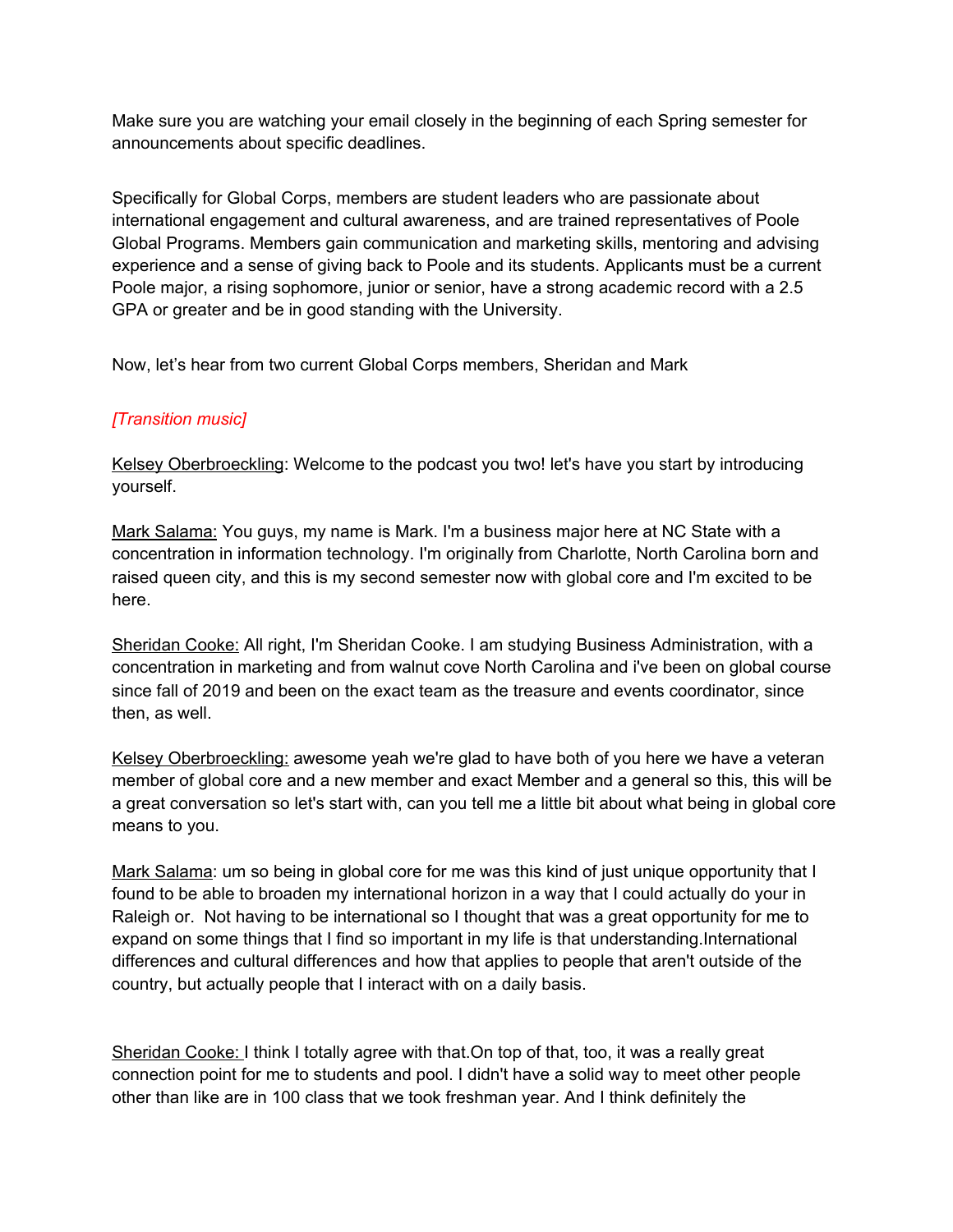international perspective, you get from being in this club was really important to me because study abroad was something I wanted to do since way before I even got to college.

Kelsey Oberbroeckling: Right you both mentioned how an international perspective is important to both of you to like build and expand and global core. Absolutely does that, and you help bring that to other students so you're developing it like with within yourself but sharing it with others too. that's one of my favorite parts as an advisor of global core to kind of see that come to be because you're right Mark it is so important to build that cultural competency. So we know why what it means to you why should a student who might be interested in global core, why should they get involved.

Sheridan Cooke: i'd say and a lot of our other Members would attest to this, the professionalism that you get from being in this organization I. really great, especially since a lot of us are really close to that next chapter in our lives, where we're applying for jobs, looking for internships and. Personally I didn't have a solid resume I didn't have a linkedin profile, I did not know how to write a cover letter before I joined this organization and I think. Miss frost yours and Miss henderson's help in guiding us through that has been really beneficial to me in my professional life so far. And I hope it would be for Members who want to get involved.

Kelsey Oberbroeckling: All right, thanks for pointing that out Sheridan. I don't know if that's something that students think of immediately when they think of global core they're like Oh, we do. Student advising and promote international experiences, but also being a part of the organization, it does give you some of that professional development. Can you tell me like where have you gotten that from like what are the global core meetings like or what does a month in the life of a global core Member look like.

Sheridan Cooke: Well, we have two bi weekly meetings, a month and in those we can cover a really wide variety of topics on professional development, including we looked over each other's resumes we went over each other's. And we've had several alumni panels, with people who have previously been in our organization or giving us sort of inside tips on how they took their experience in our club and then brought that to their new job. outside of our meetings we also have a variety of events that happen every month those can be events with cool events we organize ourselves. Information sessions and student panels that are all connection points for us with students and pool.

Mark Salama: And so, personally, for me, I am you hit that really hit the nail on the head there, but I really love just the. it's really simple, but everyone hates. The ice breakers, that we do in every little intro class, but I love the ice breakers and global core because they're just like you know the people and they're not ice breakers at that point, so that you kind of just. getting to know them more but it's like still silly light hearted conversation, which I really appreciate and. So that that's definitely a highlight of a lot of the meetings we do, but we definitely do go into depth on how we can advance ourselves professionally and how we can help other students get into the position that we're in and help other students get into position again international where they can.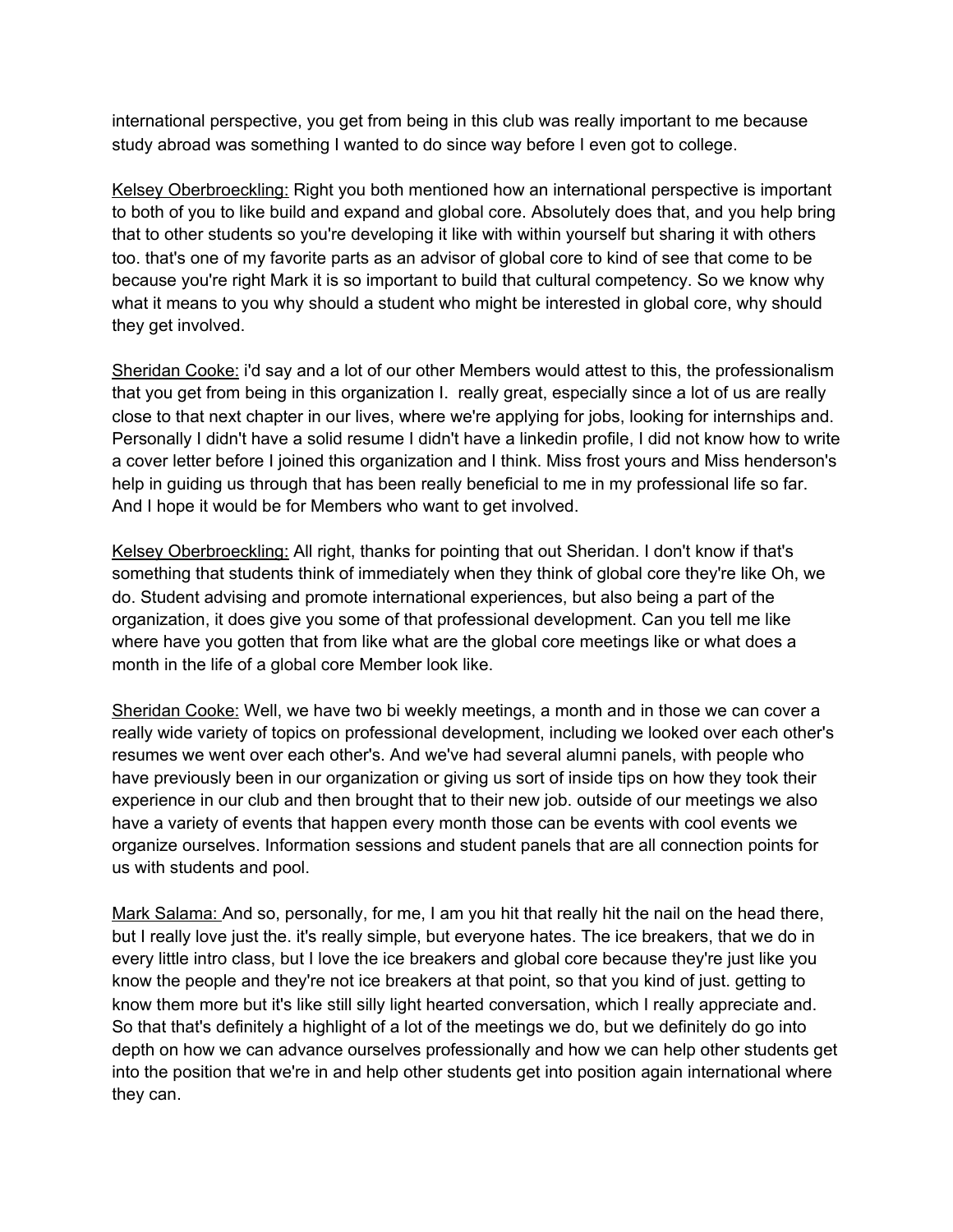Sheridan Cooke: study abroad and other yeah I love that you brought up icebreakers too because. we've had a lot of bonding events in the past that were outside of the normal times for our meetings you are trying to incorporate some of those things in our meetings, now that they're all on zoom. But hopefully that's something we can look forward to in the future as well.

Kelsey Oberbroeckling: mark and shared and do not be ashamed of the love for icebreakers I share that love for ice breakers, and it is important right and you want like these students, we Have it's an application process to get into global core and we want students who are excited interested and they typically gel well together, like what's the membership experience like, how do you connect with the other Members in global core.

Mark Salama: I mean personally for me um as far as zoom experiences go because that's just have been global core has been for me that's just been a notch above and you have the zoom experiences i've had as far as online goes because It feels like you're you're not learning anything by the book when it comes to global core I mean there's definitely a set of procedures and policies that we go through, but. There's definitely leeway and freedom were given to input our own ideas, and I think that goes a long way with helping us all have our own sense of leadership and Our own sense of personal information that we can give to help others. Right that's absolutely true, like you, our student leaders and our office relies on global core to help us make these marketing decisions and program decisions like we need your insight as current students to help us out and you all consistently deliver and exceed our expectations so it's a good group so with That being said, what advice, do you guys have for someone who's looking to get involved with global core or any student leadership organization.

Sheridan Cooke: I'd say Consistency is probably the most important value that we look for and members and I'd say a lot of other student organizations would say the same thing. We want somebody who has that passion that drive for this, but also that wants to deliver throughout the Semester show up for meetings and absorb all the information we're giving them give that back to students. And I'd say consistency is also very important in the application process we've had a couple students who don't make it in on their first time applying. But later come back and they've learned a bit more, and they seem like they gel more with the team that we are developing and they get in and they make great great members.

Kelsey Oberbroeckling: Good point on consistency, do you have any advice mark yeah i'm.

Mark Salama: For advice I'll kind of just give what others gave to me when I was kind of growing up. For this for me it's just for study abroad and they they're the two words I always remember just do it. Do it and I, they said it would be or gratified didn't do it, and so global core for me is a way of me telling others just do it like your. Experience you'll never forget, and so students looking to get into global core i'd say it's a great sense of fulfillment that you really feel that you're helping others get an experience that's. kind of just off the books it's not the traditional experience for a lot of students and it's something that's in its own way, just so unique that you